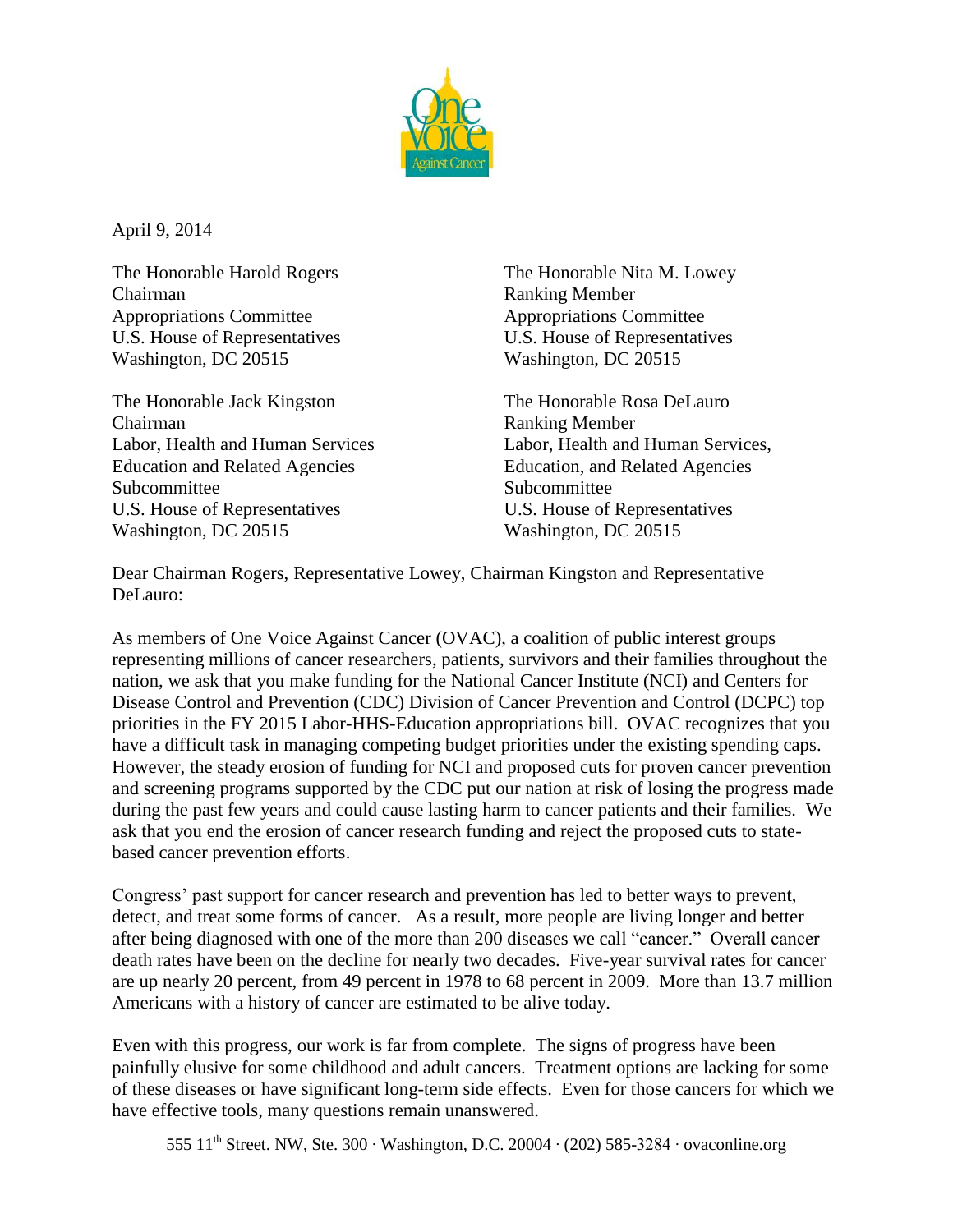Equally pressing are the demographic challenges of cancer; 77 percent of cancer diagnoses occur in people over age 55. The lifetime risk of cancer is 1 in 2 for men and 1 in 3 for women. These risks are even greater for people with certain risk factors.

## **Cancer Research – The Front Line in the Fight Against Cancer**

OVAC strongly supports funding for the NIH and advocates for multiple institutes and centers; a table with our complete list of funding requests is attached. That said, funding for cancer research is our top priority. For this reason, OVAC is requesting that you provide NCI with \$5.26 billion in FY 2015.

Cancer remains a public health crisis; this year alone, an estimated 1.6 million Americans will be diagnosed with cancer, 585,000 people in the U.S. will die from the disease, and it will cost our economy an estimated \$216 billion. Further, cancer incidence is projected to nearly double by 2020, particularly among the aging Baby Boomer population.

When accounting for inflation, the NIH budget has dropped  $22\%$  (\$6 billion) since 2003; NCI's budget has been cut even more  $-24.7\%$  (\$1.1 billion). The reason for this difference is that cancer research funding as a share of the NIH budget has steadily declined during for more than a decade while the scientific and public health need has gone up. A decade ago, the NIH funded nearly one out three grant applications. In FY 2013, the NIH success rate was 16.8 percent; the success rate for NCI research grant applications was 13.7 percent.

Meanwhile, opportunities to advance the development of more precise and personalized cancer therapies are within our grasp. The availability of resources must keep up with the scientific opportunities that are within our reach.

The trend of an eroding cancer research budget must end if we expect to make the scientific advances that are needed to address the challenges we face. Moving forward, we ask that NCI receive funding increases that are commensurate with overall growth at the NIH.

## **Cancer Prevention and Early Detection – Putting Research Advances into Practice**

OVAC is also requesting that you provide the CDC cancer programs with \$510 million in FY 2015.

Half of all cancer deaths could be avoided through prevention: by eliminating tobacco use, encouraging better diet and exercise, and giving all Americans access to cancer screening and preventive medicine. The CDC cancer prevention and control programs provide vital resources to every state for cancer monitoring and surveillance, screening programs, state cancer control planning and implementation, and awareness initiatives targeting breast, skin, prostate, colon, ovarian, and blood cancers.

There is also a misconception that enactment of the Affordable Care Act obviates the need for the state-based cancer screening programs supported by the CDC. Unfortunately, even with expanded access to healthcare, there are a significant number of adults that will continue to rely

555 11th Street. NW, Ste. 300 ∙ Washington, D.C. 20004 ∙ (202) 585-3284 ∙ ovaconline.org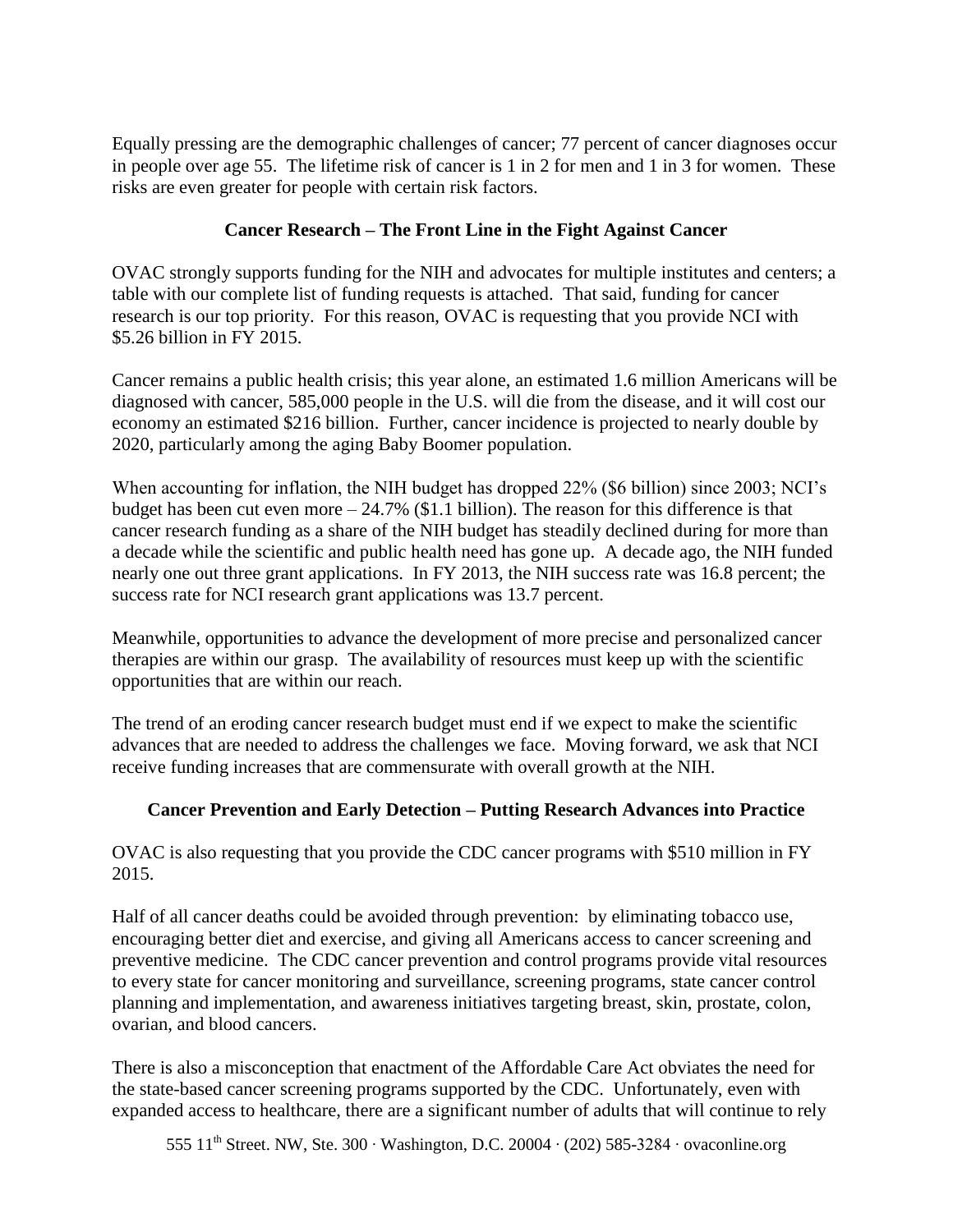on these safety net programs for their cancer screenings. As a result of funding shortfalls, about 60 percent of eligible women go unscreened for breast cancer, and for colorectal cancer, only 19 percent of uninsured adults are adequately screened compared to 62 percent of insured adults. Adequate funding for the CDC in FY 2015 will ensure that a half-million women are screened for breast and cervical cancer, allow tens of thousands of men and women to have access to colorectal screening, ensure we are able to monitor state- and local-based cancer patterns and trends, and provide greater support for state and local awareness and education programs.

## **Oncology Nursing – Caring for Patients and Conducting Research**

Lastly, OVAC asks you to support a higher rate of nursing scholarships and loan repayment applications, as well as other essential programs to sustain our nation's nursing workforce. Oncology nurses are on the front lines in the provision of quality care for cancer patients – administering chemotherapy, managing patient therapies and side-effects, providing treatment education and counseling to patients and family members. OVAC requests that the Health Resources and Services Administration Title VIII Nursing Programs receive \$251 million in FY 2015.

For all of these reasons, we ask you to ensure that the fight against cancer remains a top national priority. We ask that the funding lost in the past few years for cancer research, prevention, nursing, and other important programs that play a direct role in reducing cancer incidence and mortality be restored. The members of OVAC thank you for your consideration of this request and stand ready to support your efforts to promote research funding.

Sincerely,

Alliance for Prostate Cancer Prevention American Academy of Dermatology Association American Association for Cancer Research American Cancer Society Cancer Action Network American College of Surgeons Commission on Cancer American Sexual Health Association American Society of Clinical Oncology American Society for Radiation Oncology Association of American Cancer Institutes Bladder Cancer Advocacy Network C-Change Cancer Support Community Charlene Miers Foundation for Cancer Research Debbie's Dream Foundation: Curing Stomach Cancer Esophageal Cancer Action Network Fight Colorectal Cancer Friends of Cancer Research Hematology/Oncology Pharmacy Association Intercultural Cancer Council Caucus International Myeloma Foundation

555 11th Street. NW, Ste. 300 ∙ Washington, D.C. 20004 ∙ (202) 585-3284 ∙ ovaconline.org